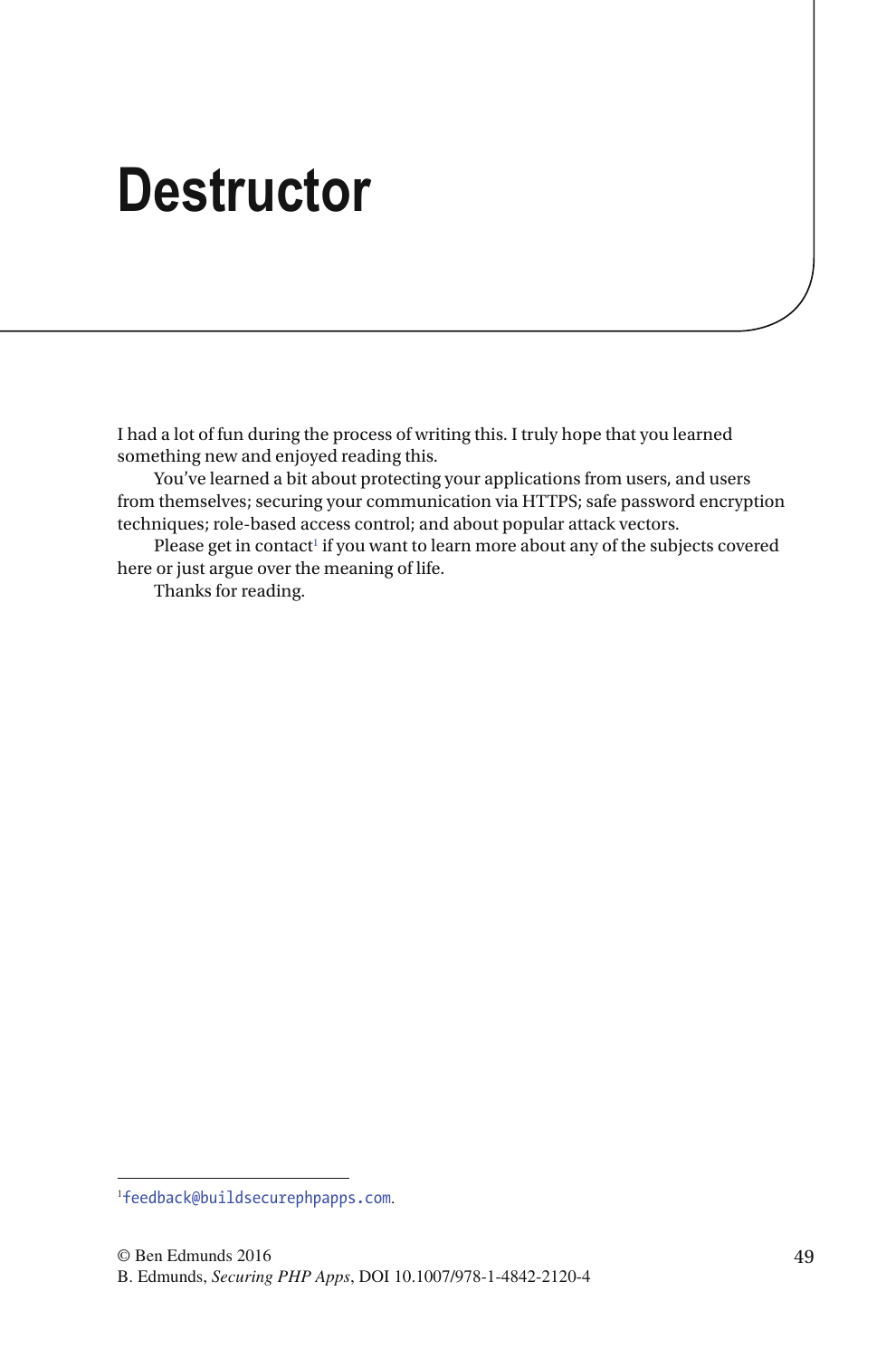# **Index**

#### **A**

Access control, 33-40, 49 Algorithms, 10, 18-23, 25-27, 29 Apache, 14-15, 39 API, 7, 28, 37 Authentication, 10, 20, 23, 27-29, 33-41

#### **B**

BCrypt, 21-22, 28, 30 Brute force, 28

#### **C**

Caching, 11 Certificate authority, 10, 12-14 Collision attacks, 18-19 Cross site request forgery (CSRF), 44-46 Cross site scripting (XSS) , 41–47 Cryptography, 31 CSRF . *See* Cross site request forgery (CSRF)

#### **D**

Dynamic typing, 42

#### **E**

Encryption, 11-12, 17-31, 49 Escaping Input, 3

#### **F, G**

File handling, 33-40

### **H, I, J, K**

Hashing, 18, 20-23, 26, 29, 38 HTTPS, 9-16, 49

#### **L**

Lookup tables, 18-19

#### **M**

Man in the middle, 9-10, 12 Mass assignment, 4-5 MD5, 20-21, 28, 30

## **N**

NGINX, 15 Nonce, 45

## **O**

Obfuscation, 37-38 One time use token, 44-46

## **P, Q**

Parameterized queries, 3 Passwords, 2, 17-31, 34, 41, 49 PDO, 3

#### **R**

Race conditions, 47 Rainbow tables, 18-19